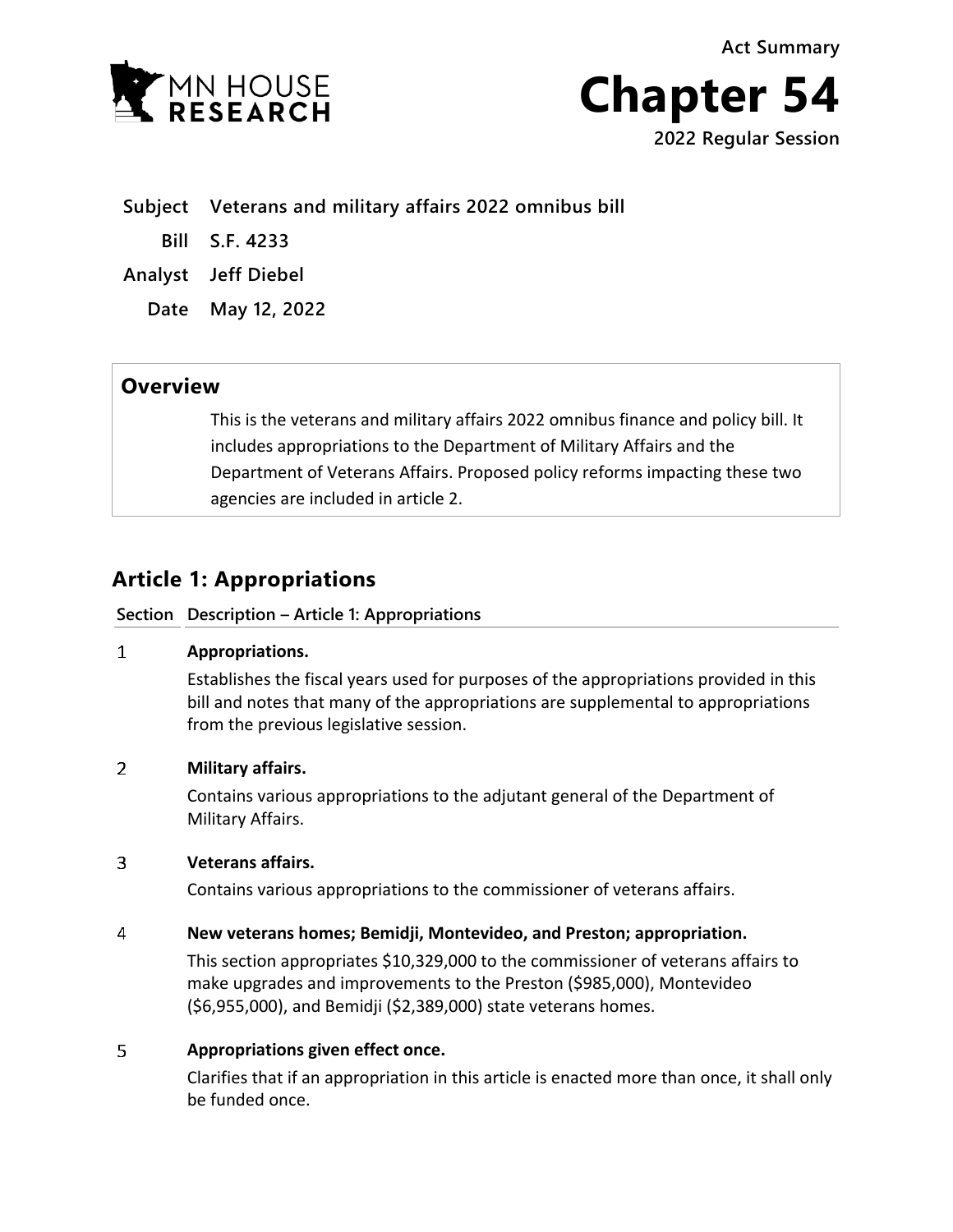## **Article 2: Veterans and Military Affairs Policy**

**Section Description – Article 2: Veterans and Military Affairs Policy**

#### **Payment required.**  $\mathbf{1}$

Requires notice of salary differential pay being available for two years after active service.

#### $\overline{2}$ **Grant process.**

Expands the purposes for which the commissioner of veterans affairs can award unexpended funds in the veterans service office grant program to include funding programs and services that the commissioner determines are novel and innovative in serving veterans and their families.

#### $\overline{3}$ **Grant amount.**

Increases the statutory maximums for the additional annual awards that the commissioner of veterans affairs may award to counties under the veterans service office grant program.

#### 4 **Veterans service organizations grant program.**

Directs the commissioner of veterans affairs to establish a veterans service organizations (VSO) grant program to enhance the effectiveness of veterans services delivered in the state. Annual grant amounts are based on the number of full members a VSO has and each VSO's share of VA claims workload.

#### 5 **Definitions.**

Amends and adds definitions used in the veterans bonus program including "eligibility period for the bonus," "guardian or conservator," "honorable service," "incapacitated person," "resident veteran," and "veteran."

#### 6 **Bonus amount.**

Increases the bonus amount that veterans are entitled to receive under the veterans bonus program.

#### $\overline{7}$ **Application process.**

Clarifies provisions of the application process for the veterans bonus program.

#### 8 **Notices.**

Clarifies the notice provisions applied to applicants to the veterans bonus program.

#### 9 **Deadline for application.**

Extends the deadline to apply for the veterans bonus program.